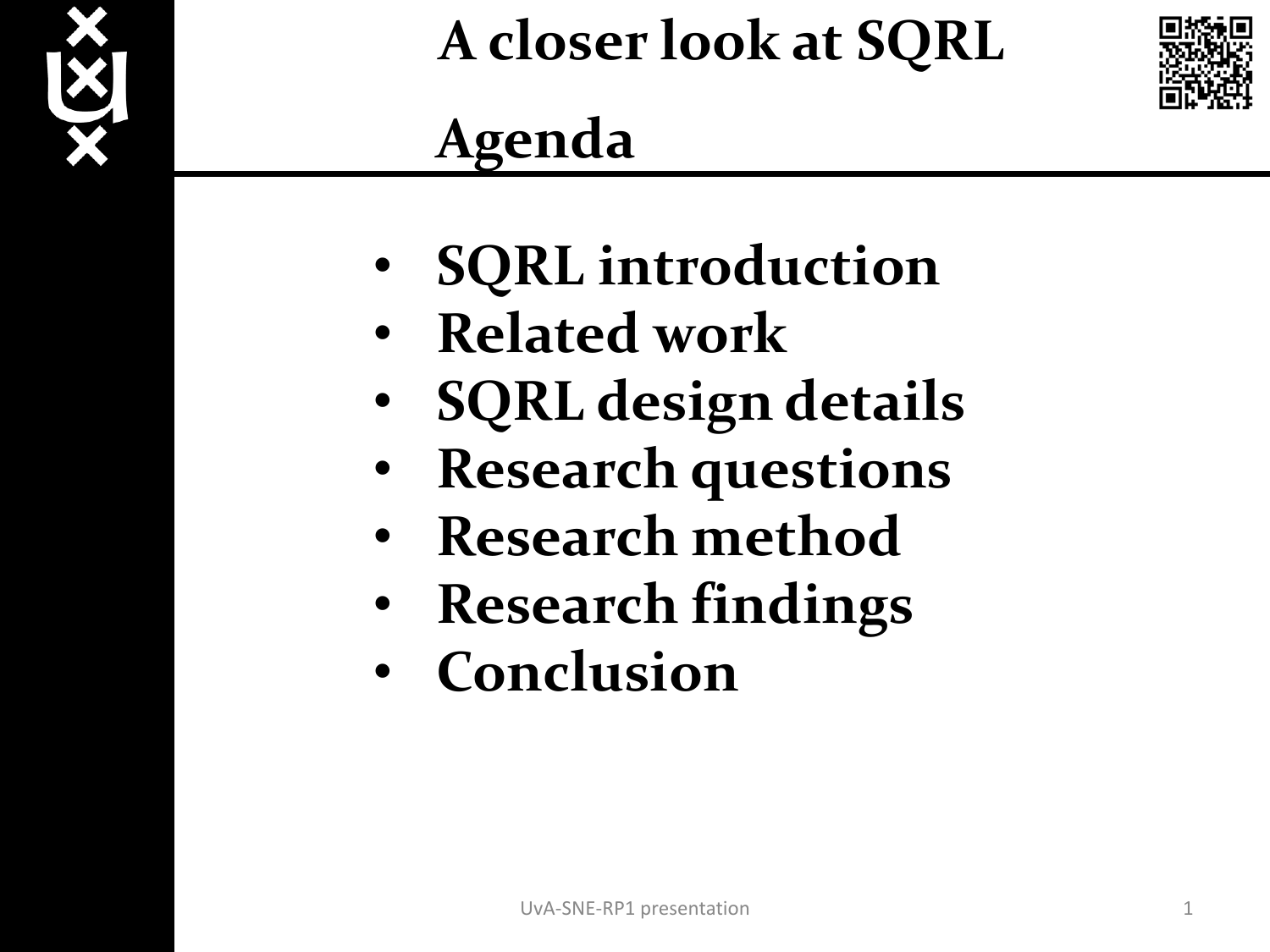



### **SQRL introduction: trigger**

### **Secure Quick Reliable Login**

| $\cdots$                         |               |
|----------------------------------|---------------|
| 21B2C809<br>8833B0C<br>4 F 1     | 2952          |
| CB3EE8EF<br><b>DF0381</b><br>CAA | A1421         |
| 04143B75<br>4F57<br>44 D         | EB3<br>535CI  |
| <b>B57C659L</b>                  | <b>EE07</b>   |
| ₹D9                              | <b>FA49</b>   |
| 9A6DD29<br>7 D<br>;DB            | <b>454E</b>   |
| 4100                             | 34E072        |
| 4D                               | 5A14          |
| 534                              | 860929        |
| 52                               | DBE2          |
| 0F1                              | <b>A60B99</b> |
| FC                               | 4421          |
| E08EDA                           | 457266E       |
| 78                               | E71           |
| B5928D82                         | 6C9C0575      |
| 81                               | 286           |
|                                  |               |
| CP26B3CA                         | FD6C4411      |
| 78                               | BE7           |
| D41F4256                         | 0400312E      |
| ١R                               | 301           |
|                                  |               |



| #03 | 12345678  |              |                         |
|-----|-----------|--------------|-------------------------|
| #04 | qwerty    | R1           |                         |
| #05 | abc123    | GT.          |                         |
| #06 | 123456789 | 688          |                         |
| #07 | 111111    | $\approx 2$  |                         |
| #08 | 1234567   | 85           |                         |
| #09 | iloveyou  | $2$          |                         |
| #10 | adobe123  | <b>GOOST</b> | legendi<br><b>Bower</b> |

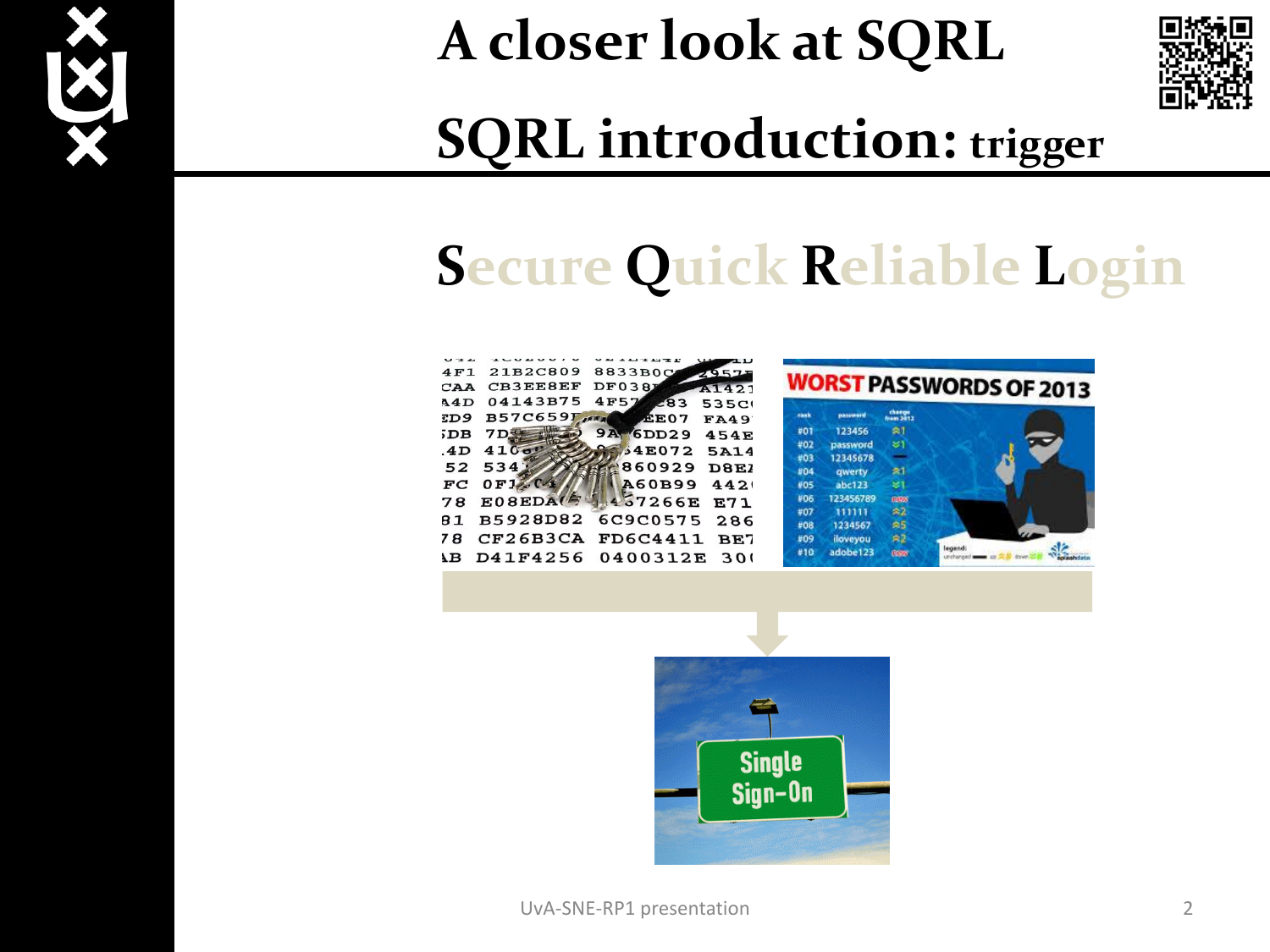



### **SQRL introduction: how it works**



**QR-clicking**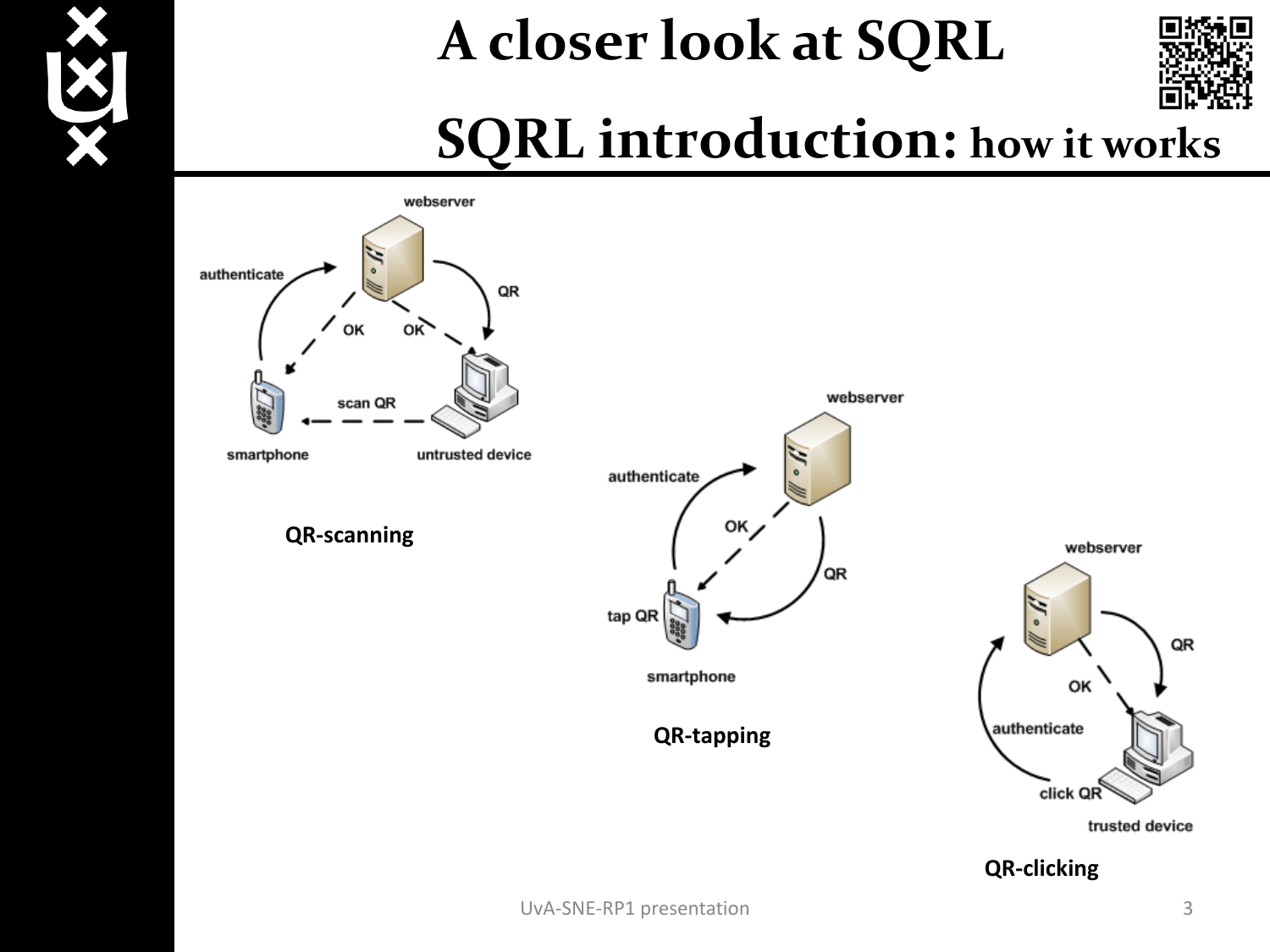



## **SQRL introduction: design goals**

- **SSO**
- $\sqrt{2FA}$
- **out-of-band (OOB) authentication**
- **no secret(s) exchange**
- **anonymity**
- **no (additional) TTP**
- **low friction deployment**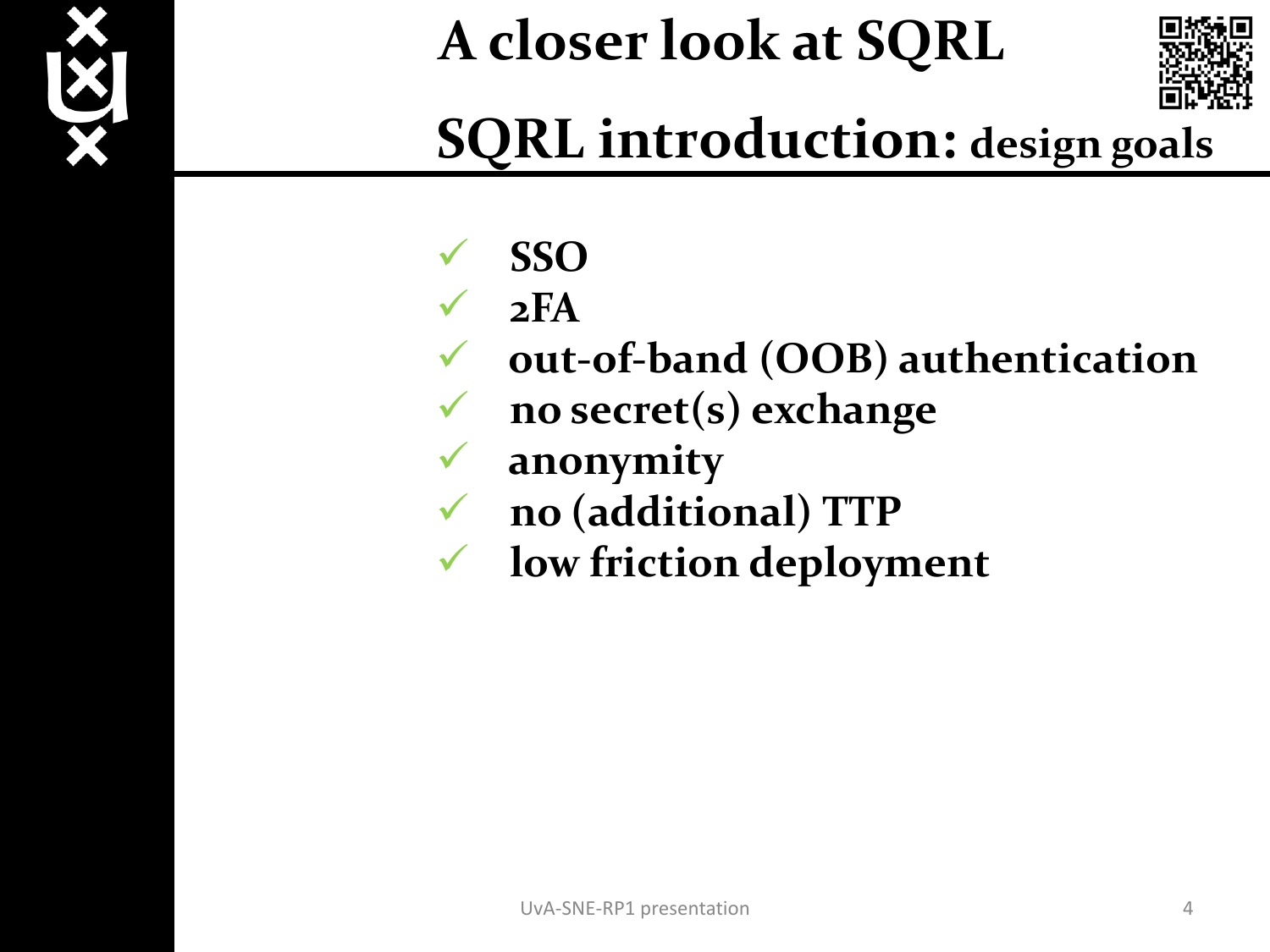



**Related work: SSO**

- **Open standards**
	- **OpenID**
	- **TiQR**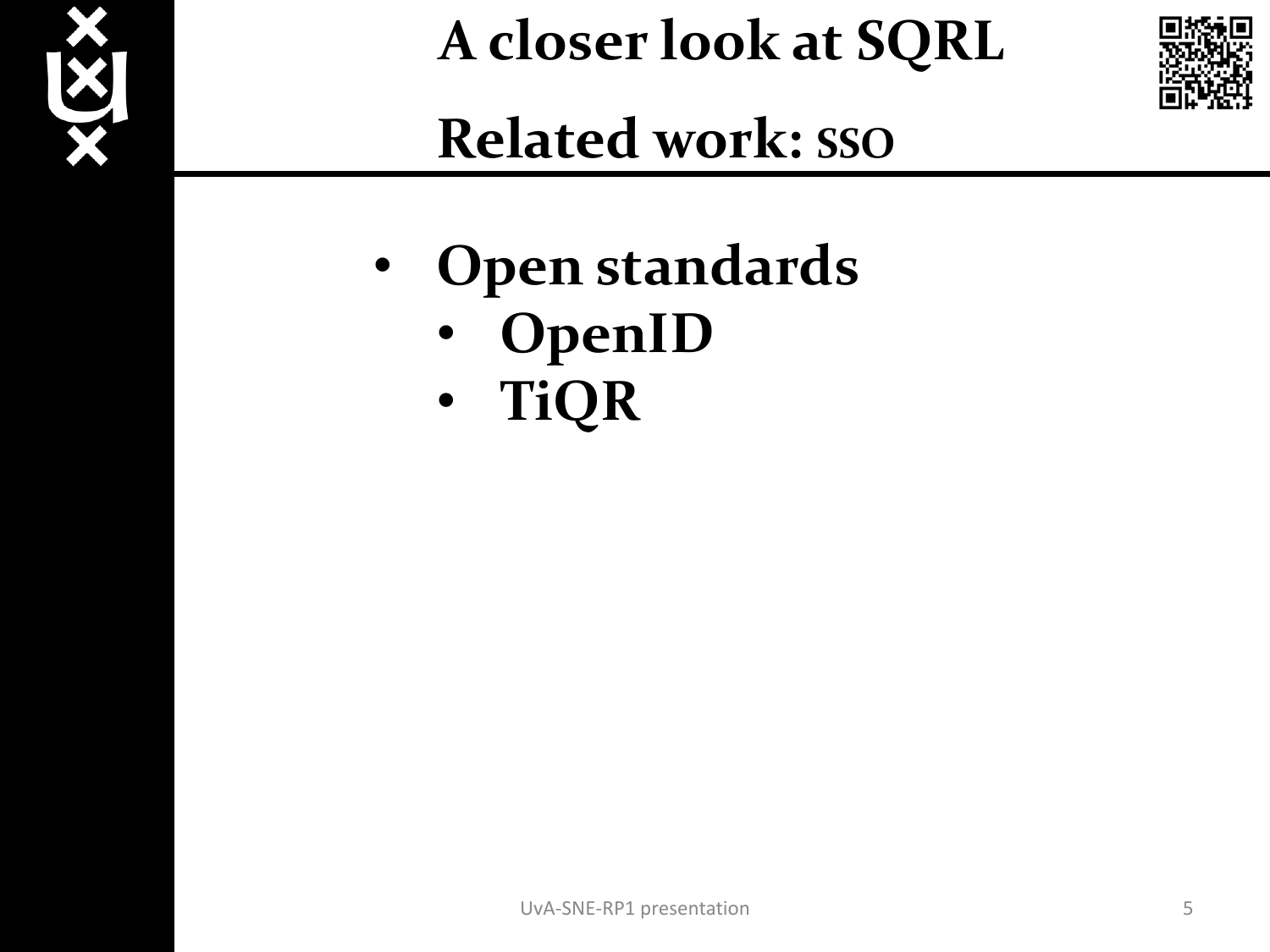

### **SQRL design details: crypto**

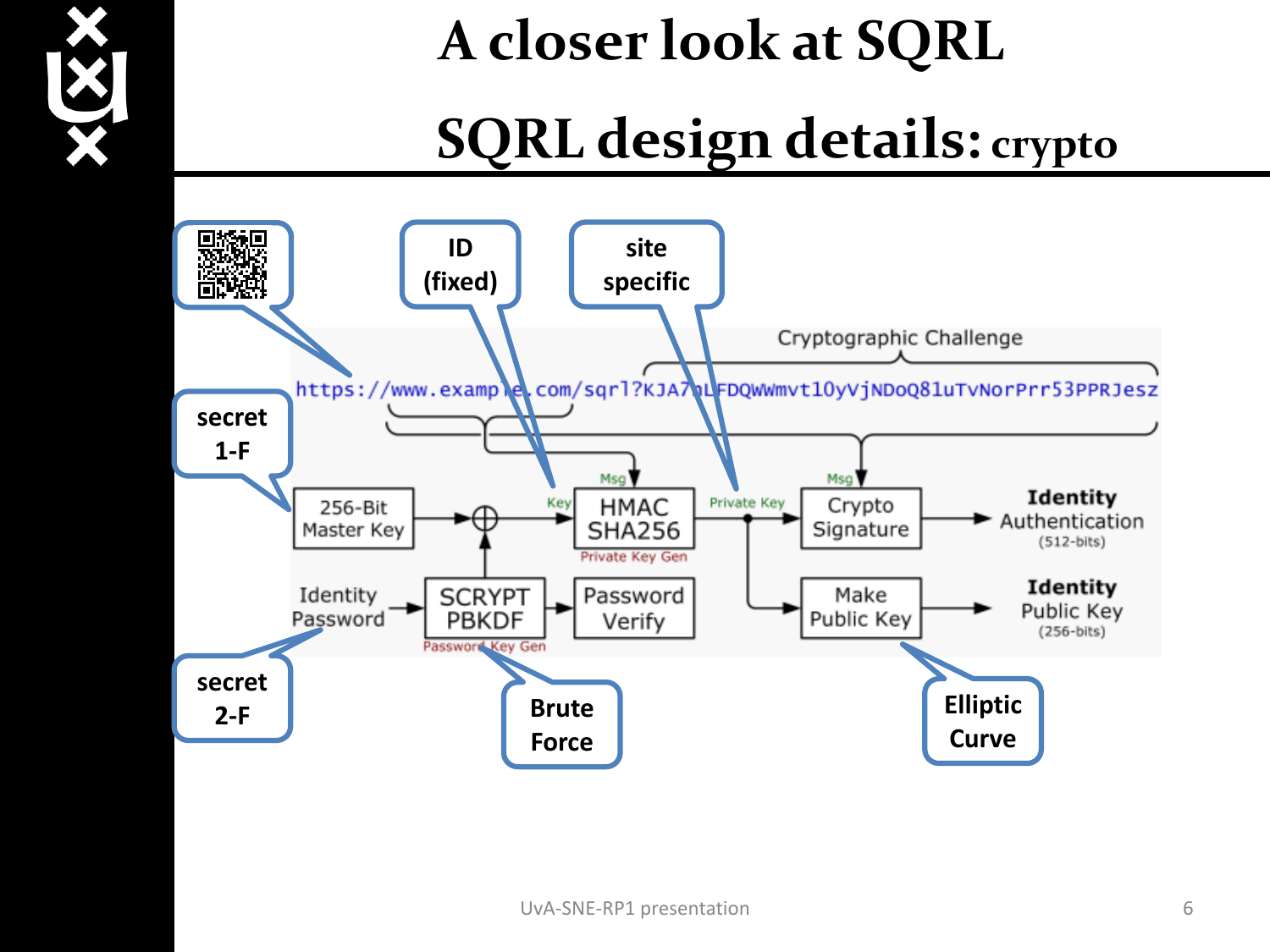

## **SQRL design details: more crypto**

### **Compromised ID ?**

- **ID revocation support**
- **proves ID ownership**
- **uses additional keys**
	- **Lock (disable)**
	- **Unlock (enable/change)**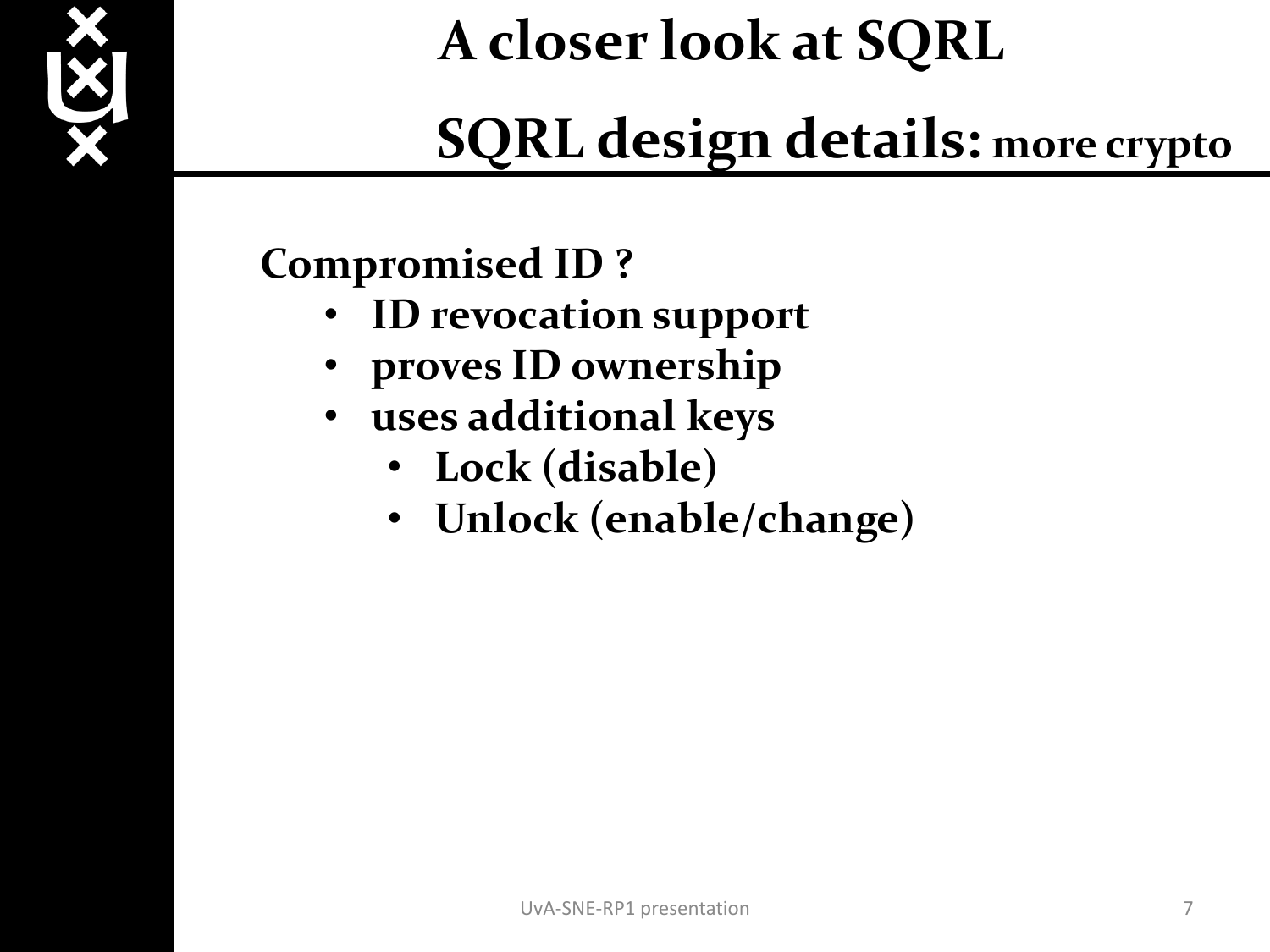

# **A closer look at SQRL SQRL design details: messages**

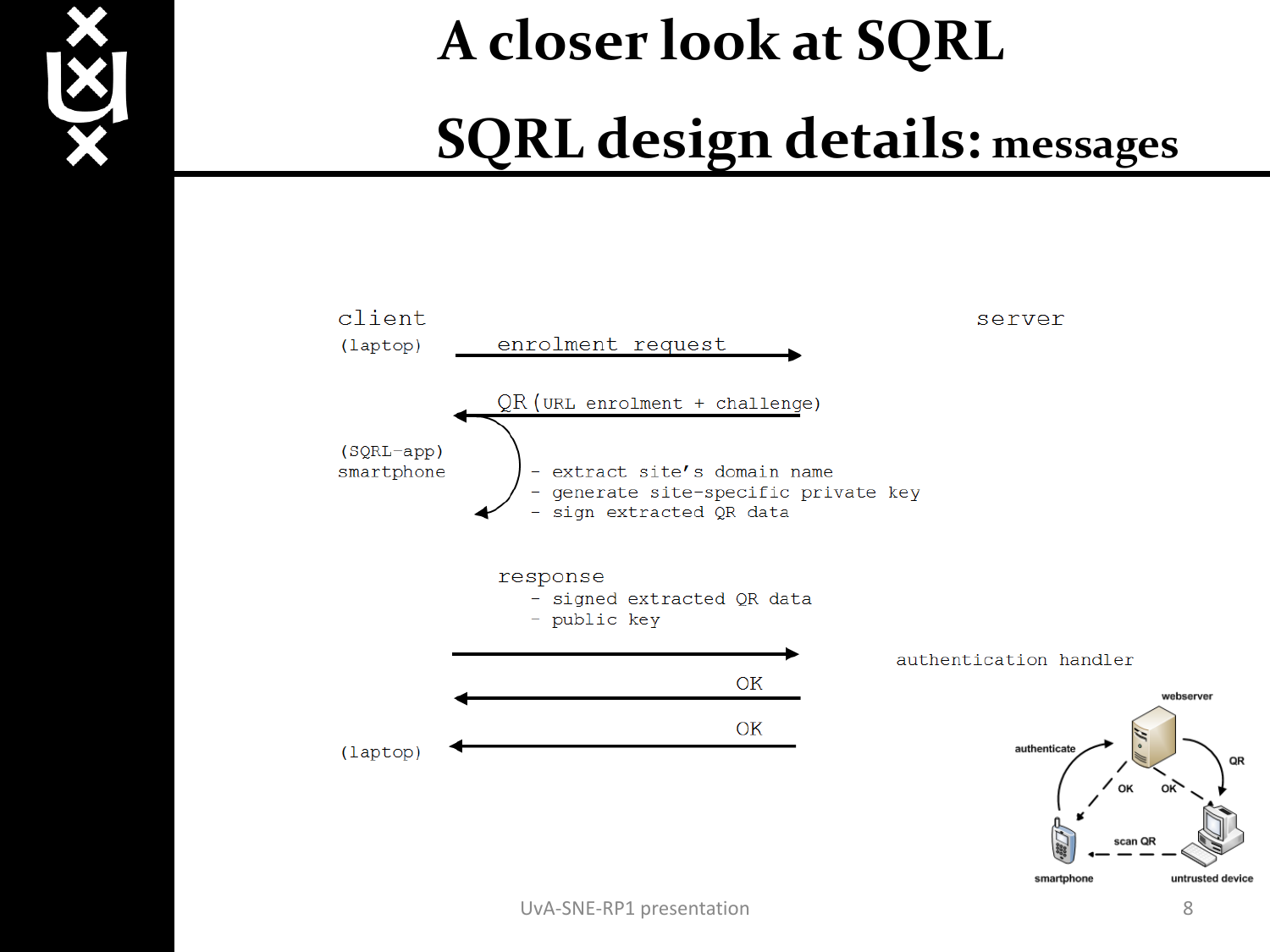

## **Research questions**

- *How does SQRL improve authentication security compared to related solutions?*
	- *What does SQRL offer to both parties?*
	- *What constraints must be met to guaranty this behaviour?*
- *What additional features are relevant to extend deployability?*
- *What attacks remain feasible and what countermeasures are to be considered?*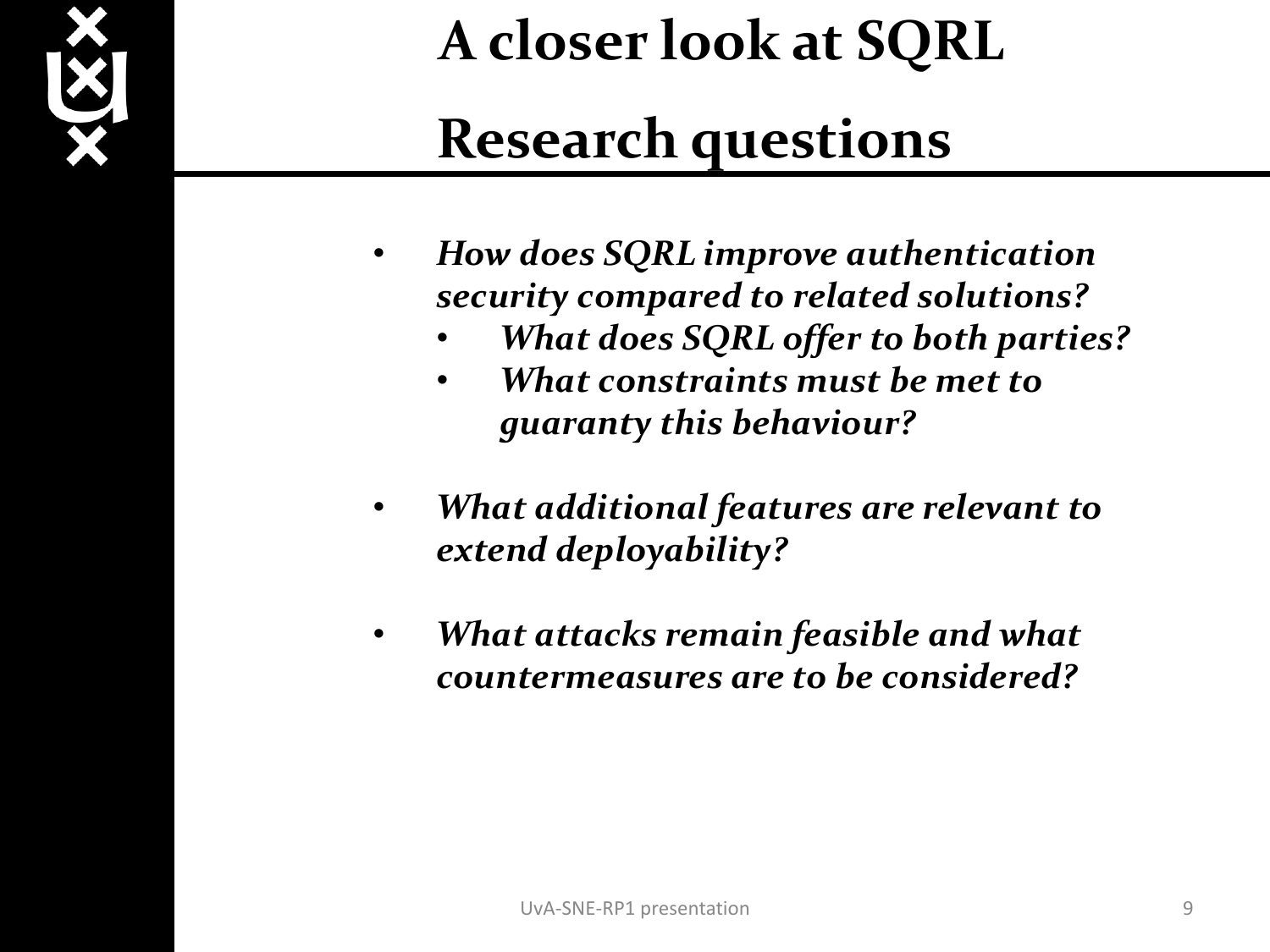

- **Attacks exploit vulnerabilities**
- **Causes of vulnerabilities**
	- **design errors**
	- **implementation errors**
	- **user mistakes**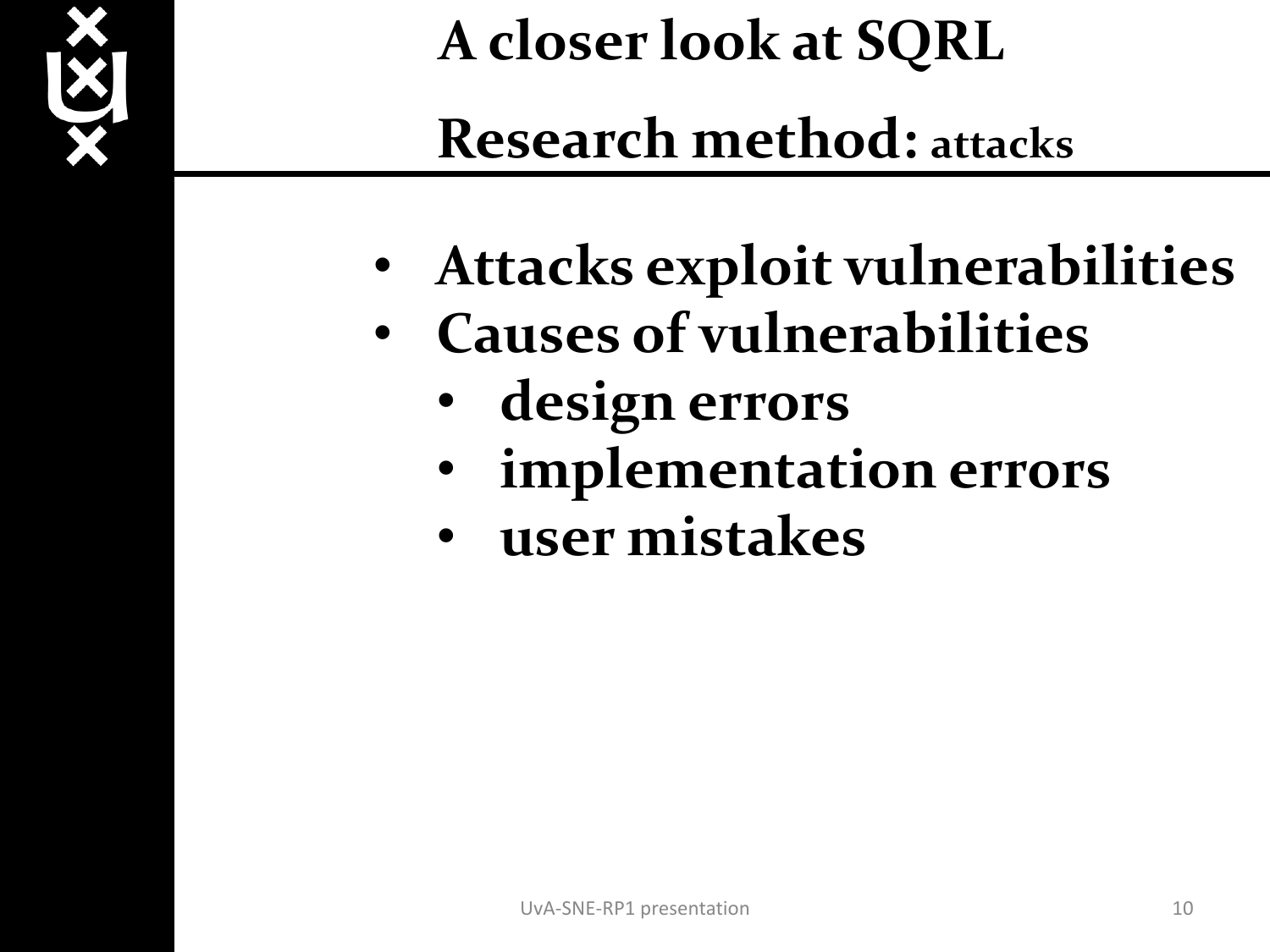

- **Attacks exploit vulnerabilities**
- **Causes of vulnerabilities**
	- **design:**
		- **uses TLS**
			- **covers MiTM**
			- **covers eavesdropping**
		- **uses HMAC**
			- **no reverse operation**
		- **uses scrypt**
			- **covers brute-force**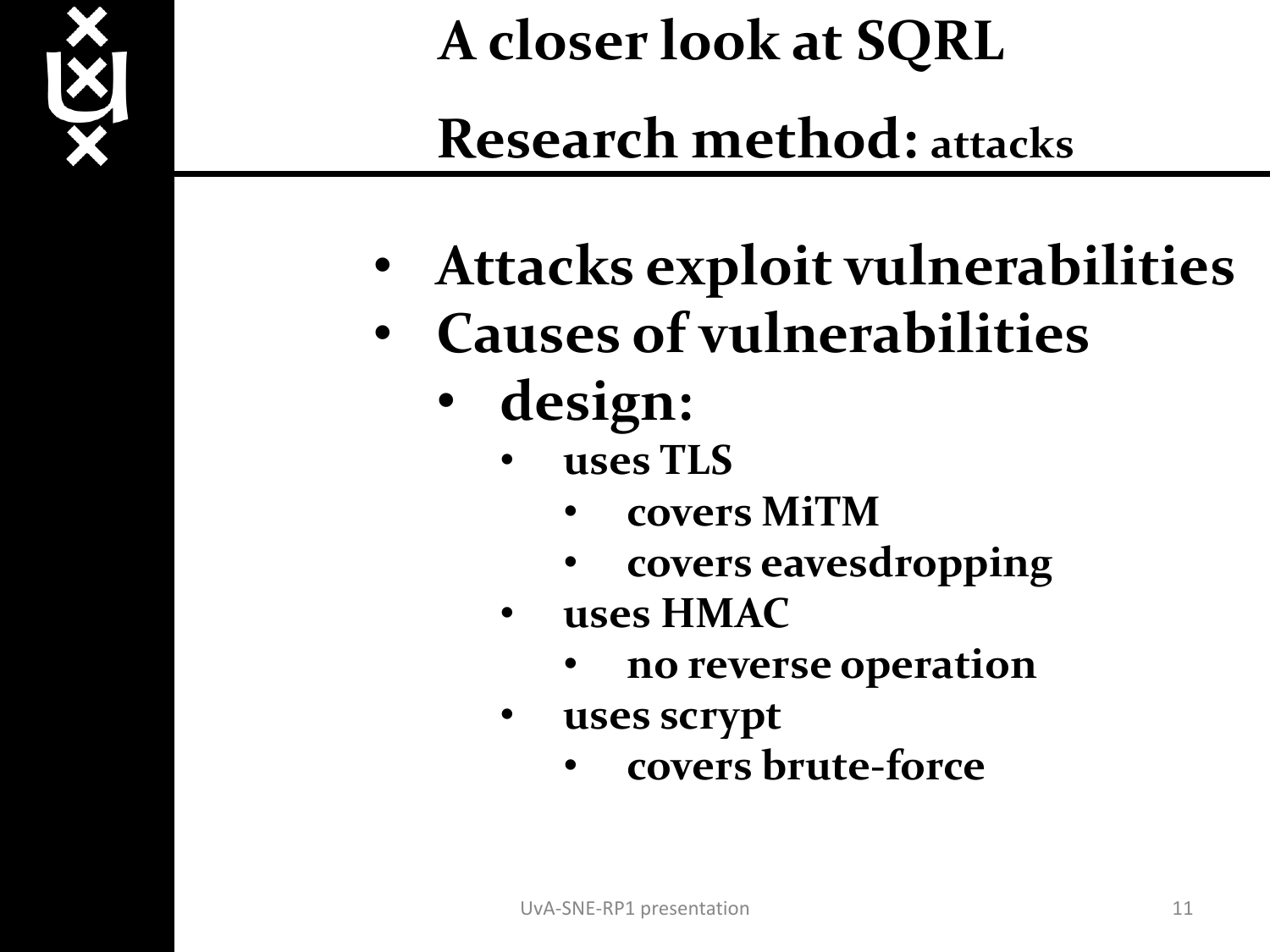

- **Attacks exploit vulnerabilities**
- **Causes of vulnerabilities**
	- **implementation errors**
		- **no current (mature) app/server**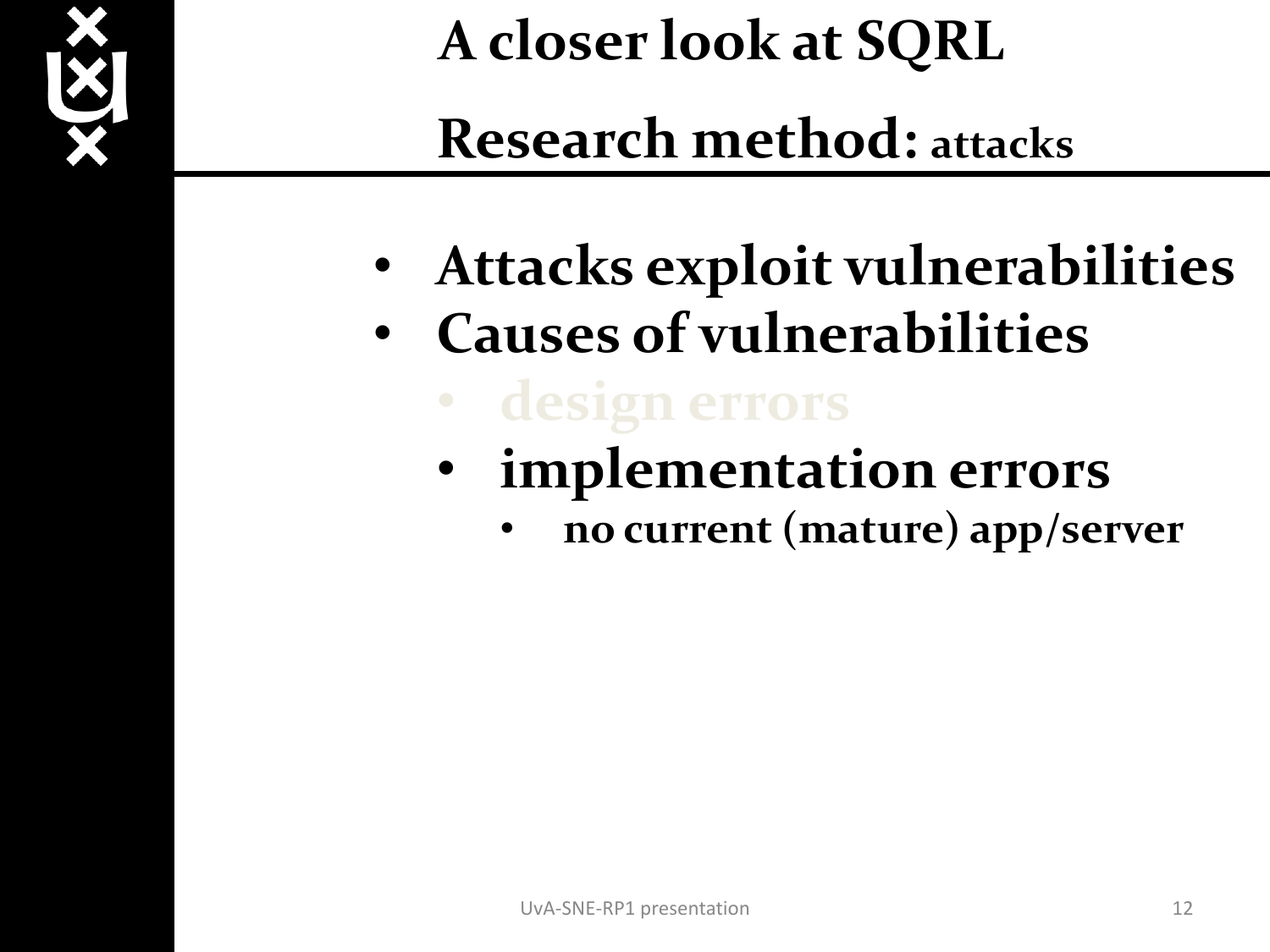

- **Attacks exploit vulnerabilities**
- **Causes of vulnerabilities**
	- - **implementation errors**
	- **user mistakes**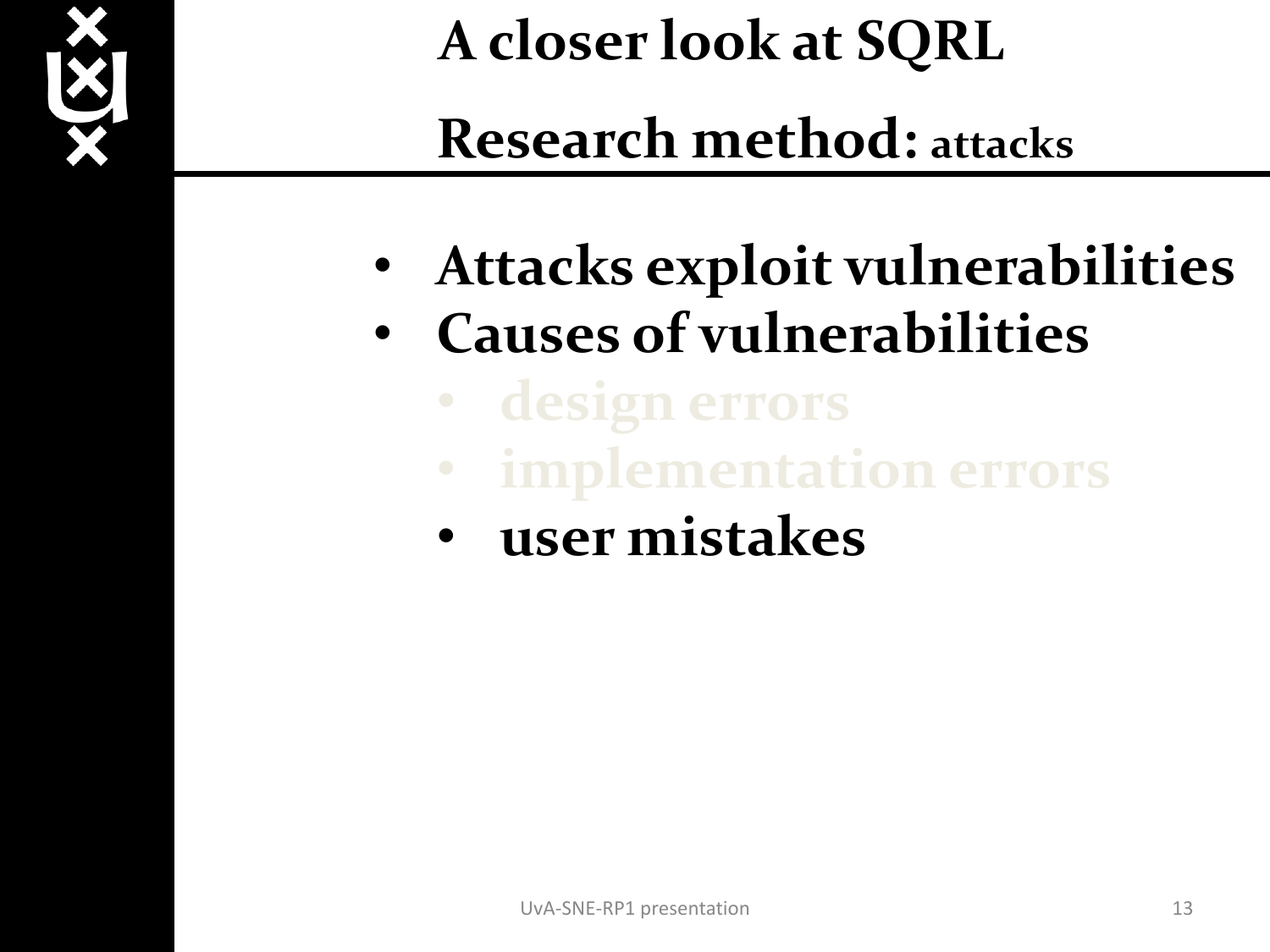

## **Research method: attacks**

## **SQRL user interaction**

- **SQRL-app installation**
- **SQRL Identity password generation & use**
- **SQRL Master Key backup & restore**
- **SQRL (Un)lock Key backup & restore**

# **SQRL design dependencies**

- **Responsible users**
	- **No malware installed**
	- **No shoulder surfing**
	- **Master Key safely stored (QR on paper)**
	- **(Un)lock Key safely stored (QR on paper)**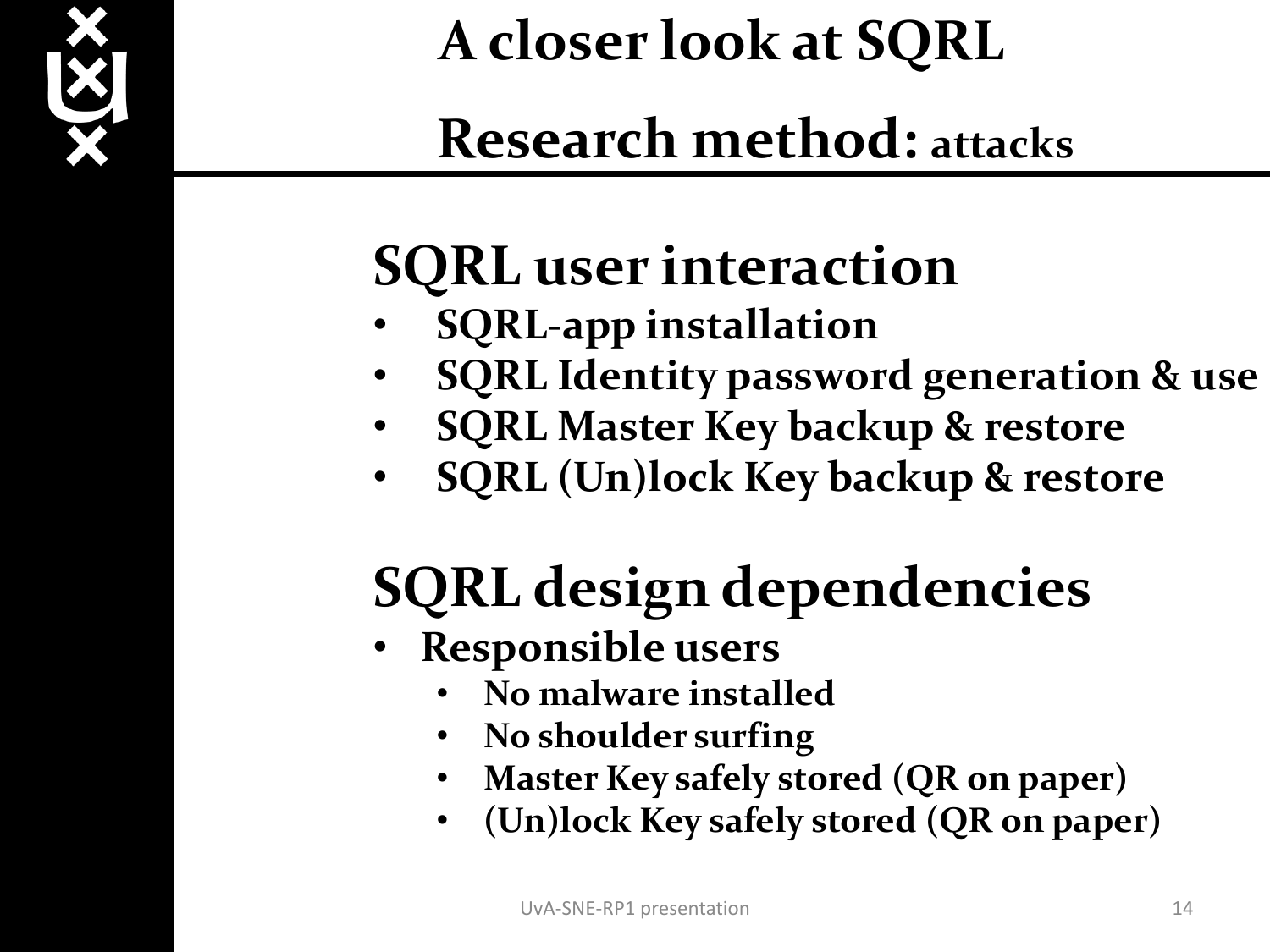

### **Research findings: attacks**

#### NEW MOBILE THREAT FAMILIES AND VARIANTS, Q1-Q3 2013





### **Malware needs to be addressed**

### **Crypto in crypto-chip**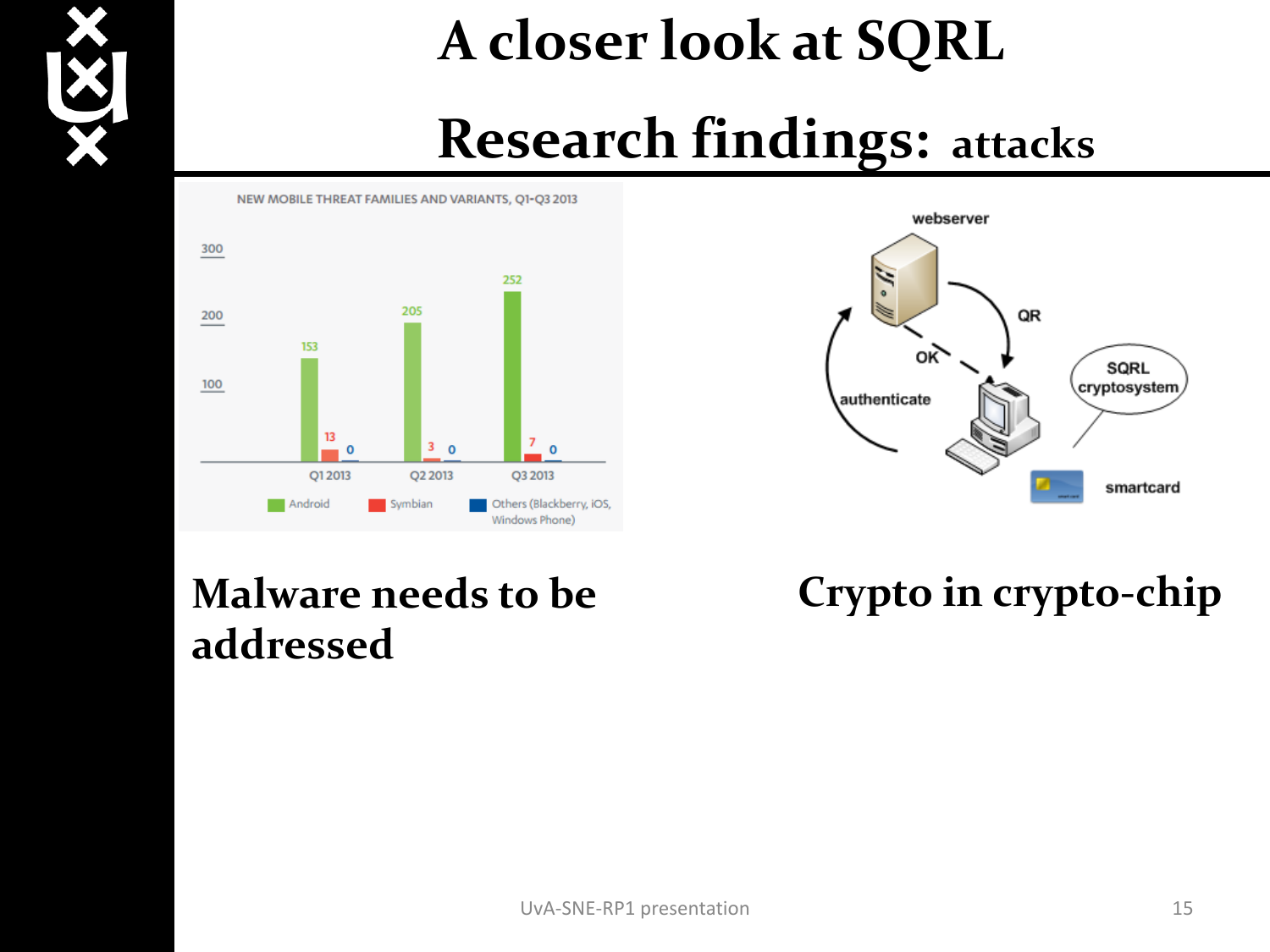

### **Research findings: attacks**

#### 300 252 205 200 153 100 13  $\frac{7}{2}$  0  $3<sub>0</sub>$  $\overline{\phantom{0}}$ Q12013 Q2 2013 Q3 2013 Android Others (Blackberry, iOS, Symbian Windows Phone)

NEW MOBILE THREAT FAMILIES AND VARIANTS, O1-O3 2013



### **Malware needs to be addressed**

**Crypto in nfc-chip**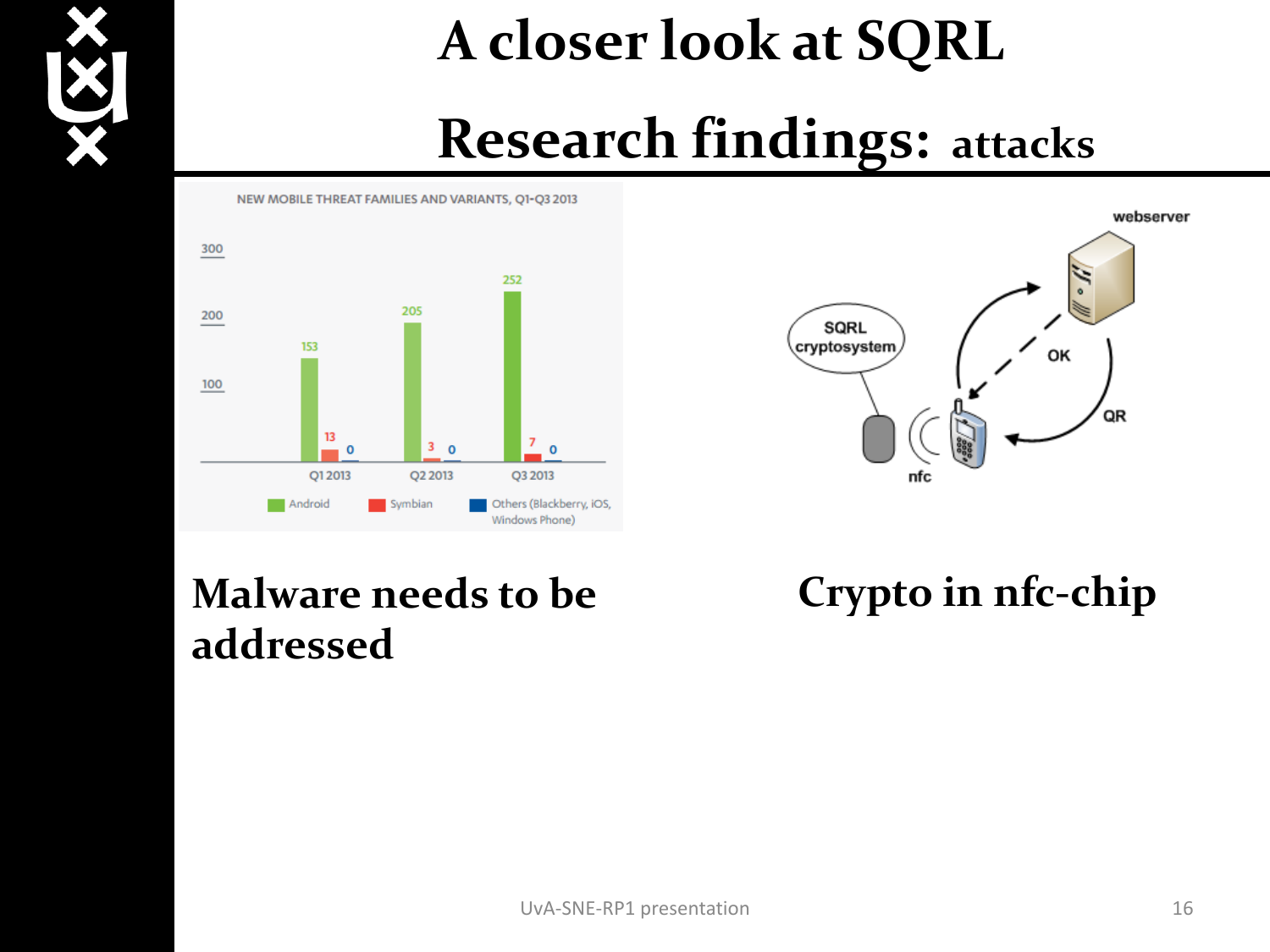

### **Research findings: research question 2**

• *What additional features are relevant to extend deployability?*

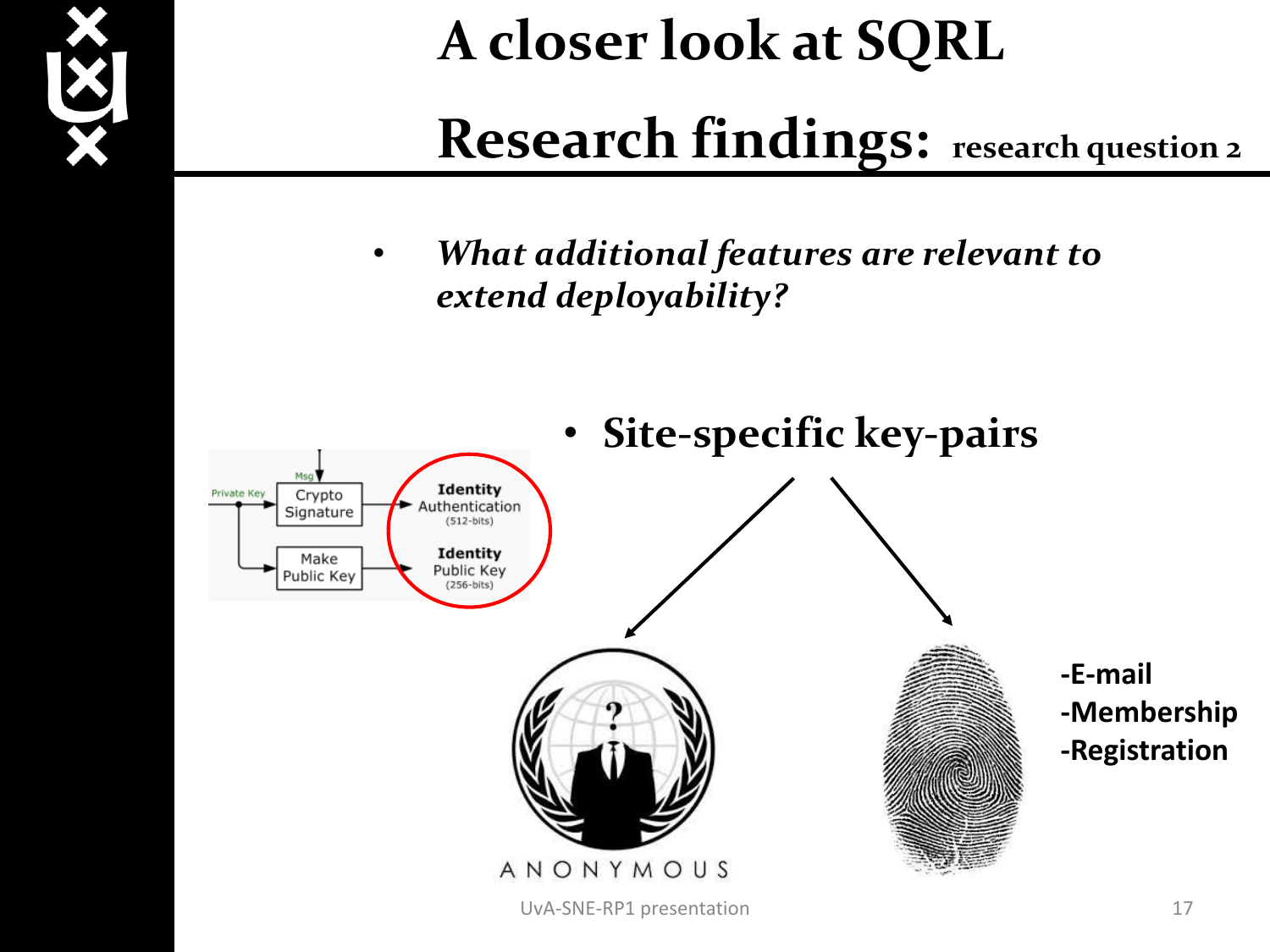

### **Research findings: research question 1**

*How does SQRL improve authentication security compared to related solutions?*

- *What does SQRL offer to both parties?*
- *What constraints must be met to guaranty this behaviour?*

**SSO** 

**2FA** 

**out-of-band (OOB) authentication no secret(s) exchange anonymity no (aditional) TTP ID revocation facility**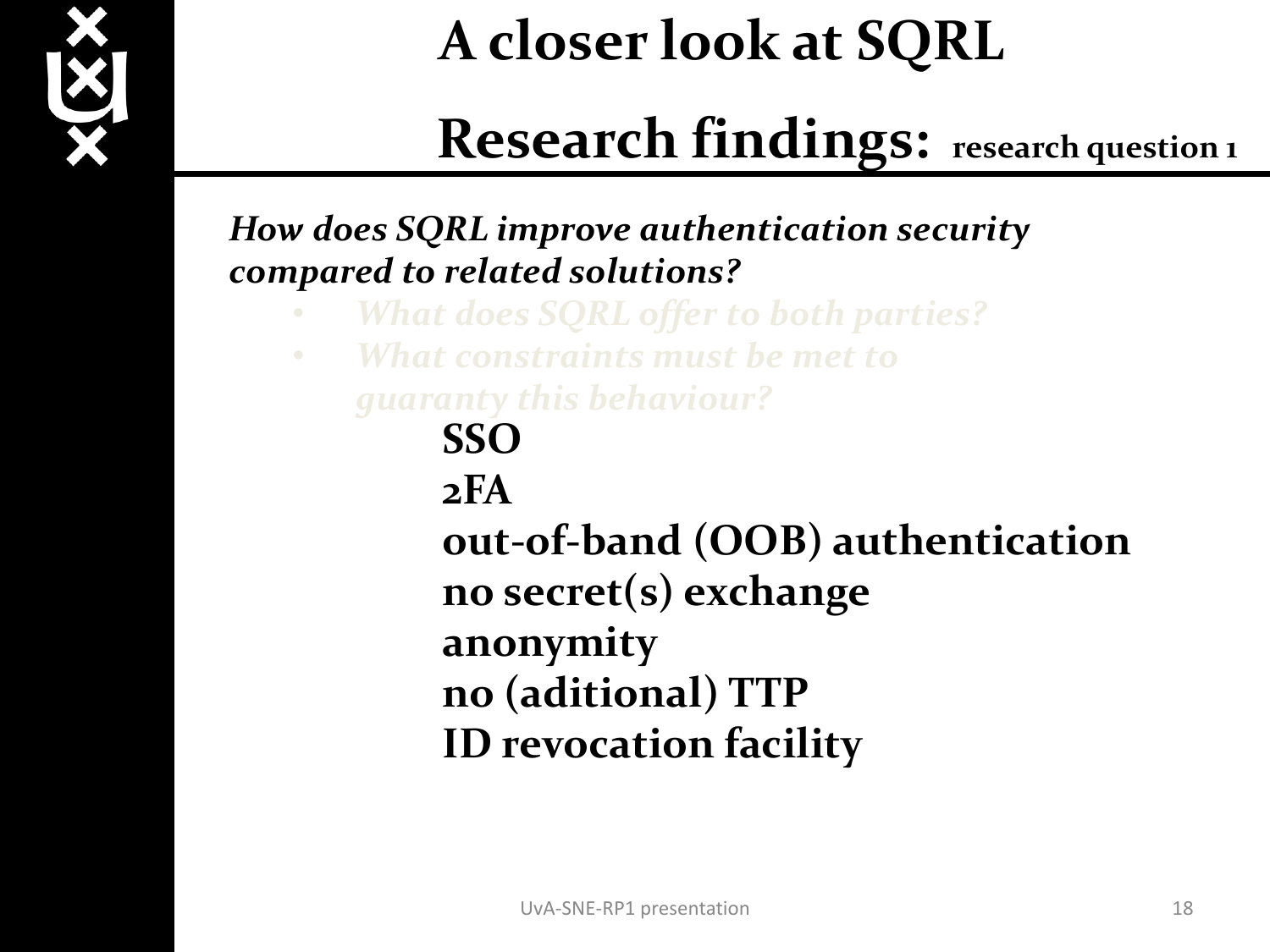



### **Related work: SSO-Open standards**

 $\frac{1}{\Box}$  tior

- **SURFnet**
- **OCRA (OATH Challenge Response Algorithm)** RFC6287

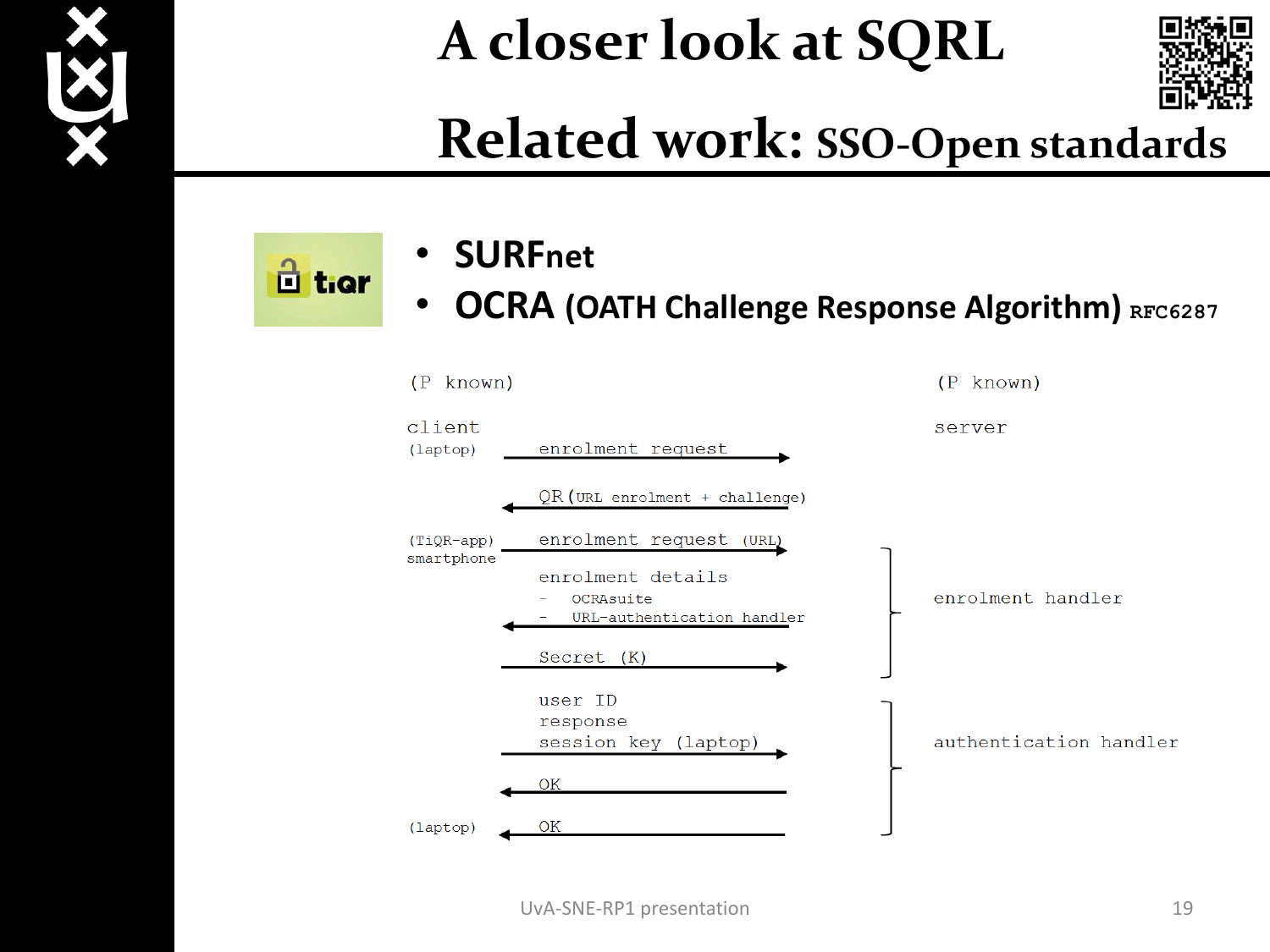



### **Related work: SSO-Open standards**

- **OpenID Authentication 2.0**
- **Support of algorithms (not prescribed)**

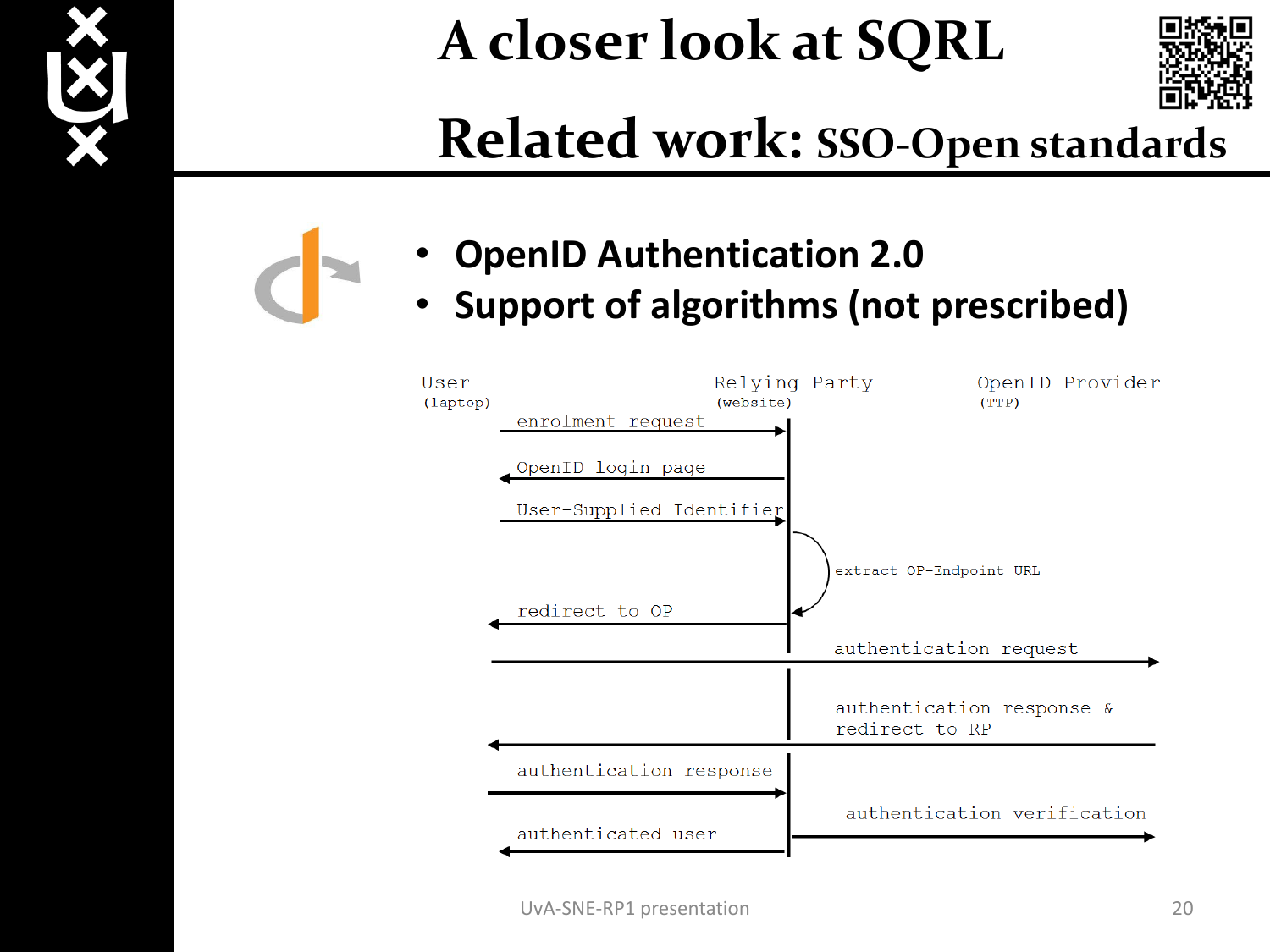



### **Related work: SSO-Open standards**

|                            | <b>E</b> tier       |               |             |
|----------------------------|---------------------|---------------|-------------|
|                            | <b>TiQR</b>         | <b>OpenID</b> | <b>SQRL</b> |
| <b>SSO</b>                 | $\checkmark$ (?)    |               |             |
| 2FA                        |                     | $\gamma$      |             |
| <b>OOB</b>                 |                     | $\gamma$      |             |
| No secret(s) exchange      | X                   | $\gamma$      |             |
| Anonymity                  | (?)<br>$\checkmark$ | $\gamma$      |             |
| No (additional) TTP        |                     | X             |             |
| <b>Low Friction Deploy</b> |                     |               |             |
| <b>ID</b> revocation       |                     | ?             |             |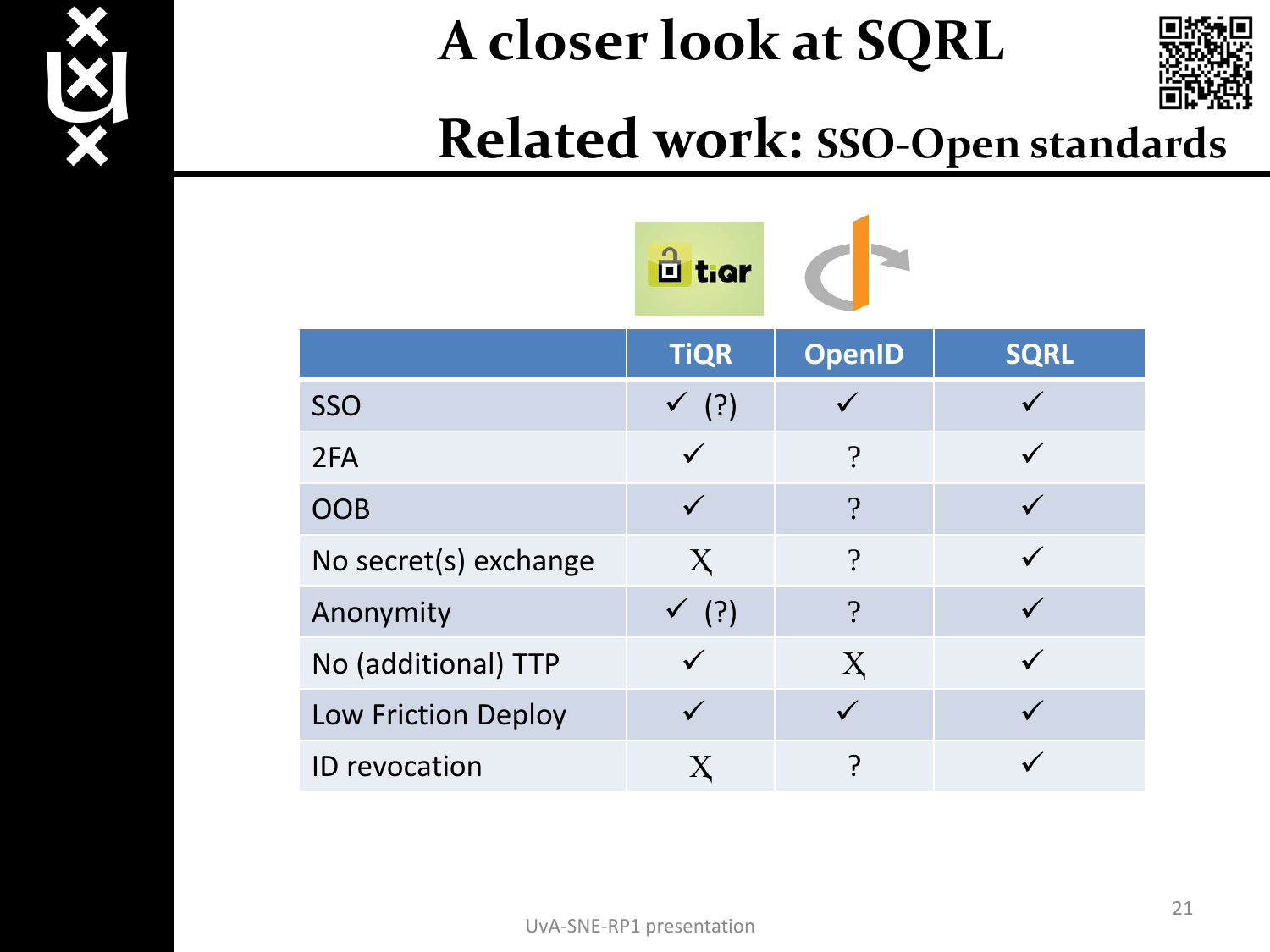

### **Research findings: research question 1**

*How does SQRL improve authentication security compared to related solutions?*

- *What does SQRL offer to both parties?*
- *What constraints must be met to guaranty this behaviour?*
	- **User:**
	- **SSO**
	- **2FA security**
	- **anonymity**
	- **no cross-site coupling of ID's**
	- **ID revocation support**

### **Website:**

- **authenticated identity**
- **alongside alternative solutions**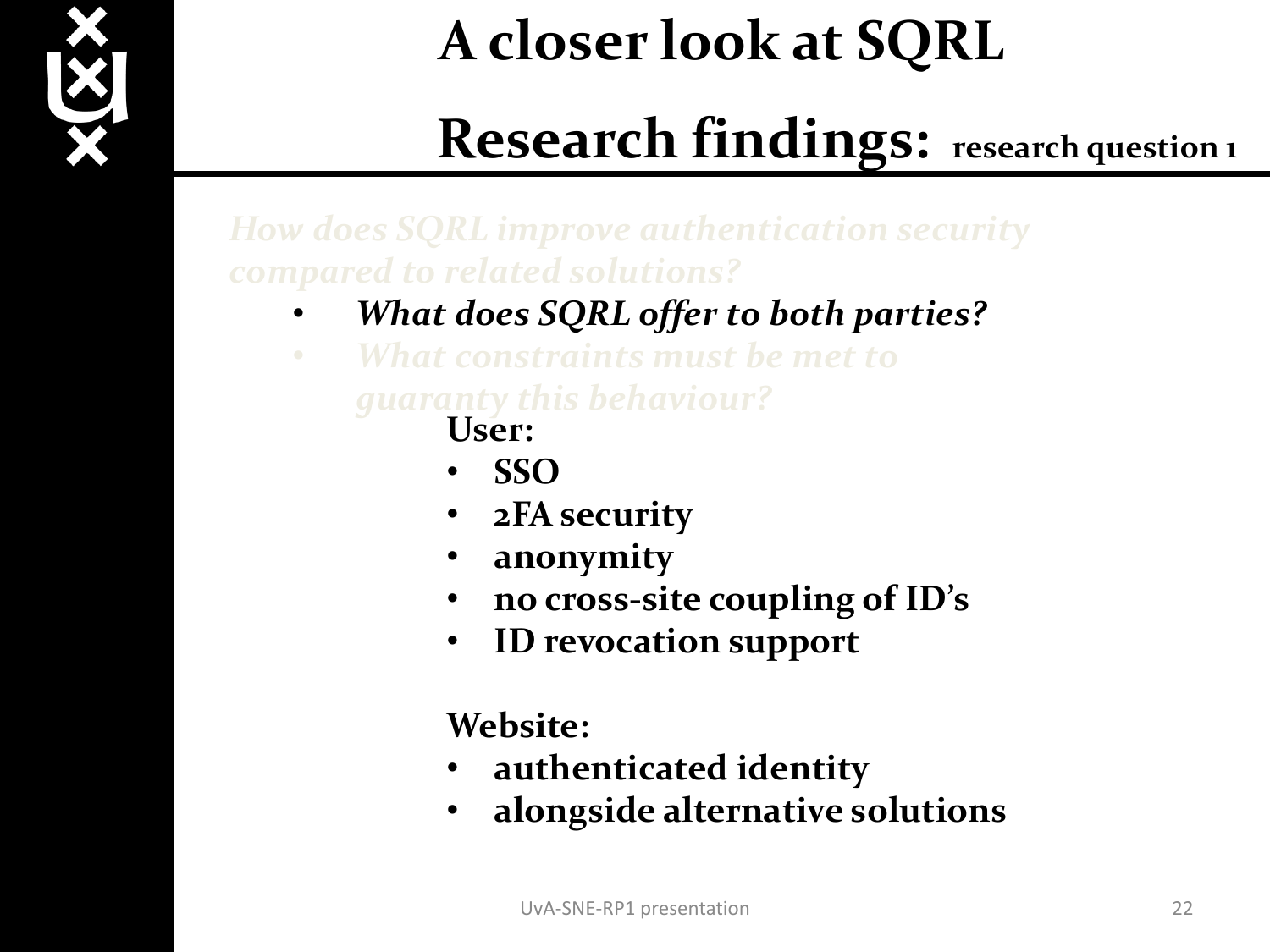

### **Research findings: research question 1**

*How does SQRL improve authentication security compared to related solutions?*

- *What does SQRL offer to both parties?*
- *What constraints must be met to guaranty this behaviour?*
	- **HTTP over TLS**
	- **user responsibility/awareness**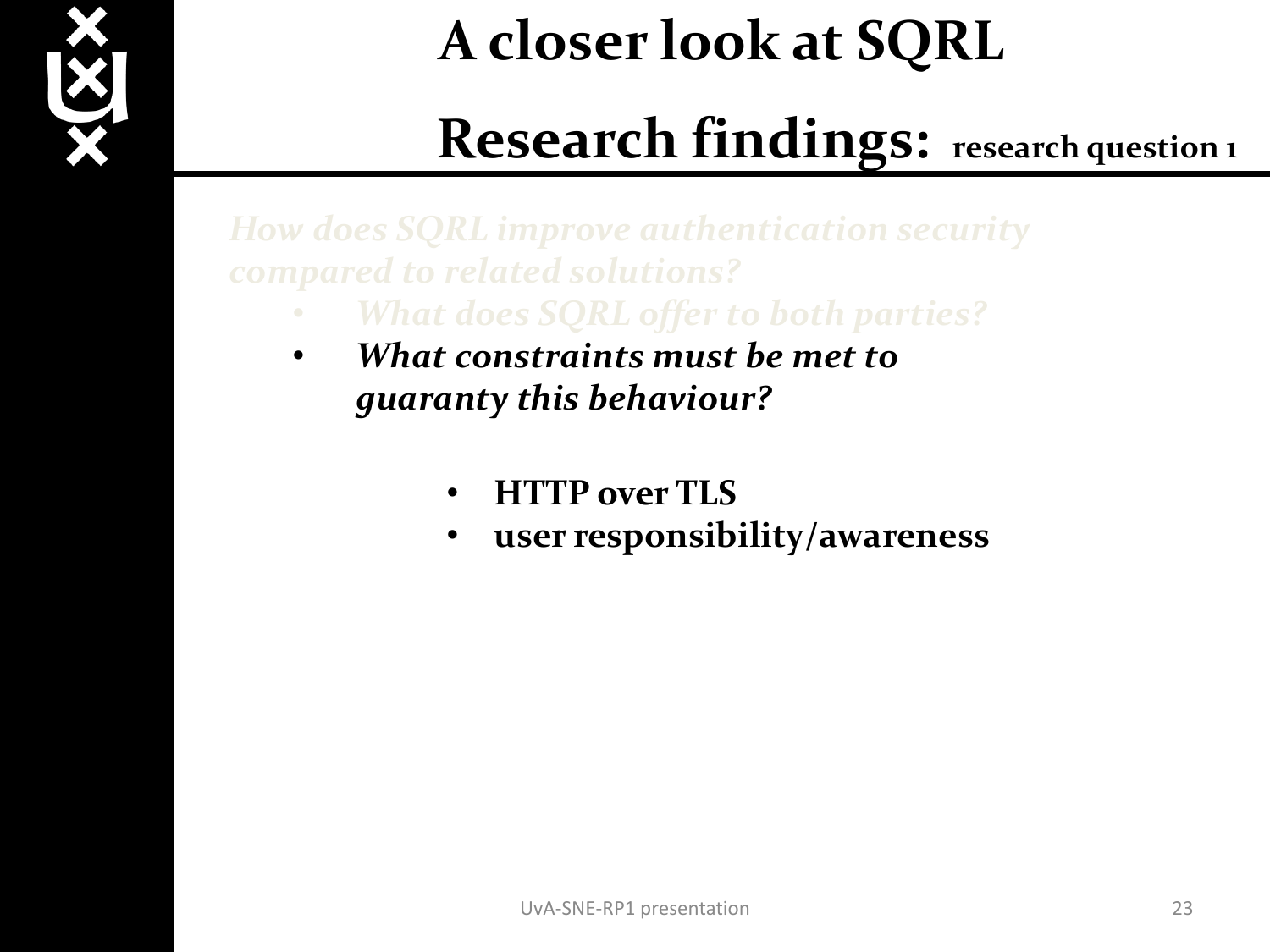

### **Conclusion**

### **SQRL is**

- **open**
- **no new technology**
- **a combination of Best Practices**
- **unique in its offered properties**
- **not operational yet**

### **SQRL depends on**

• **responsible users**

### **SQRL needs**

• **additional secret protection**